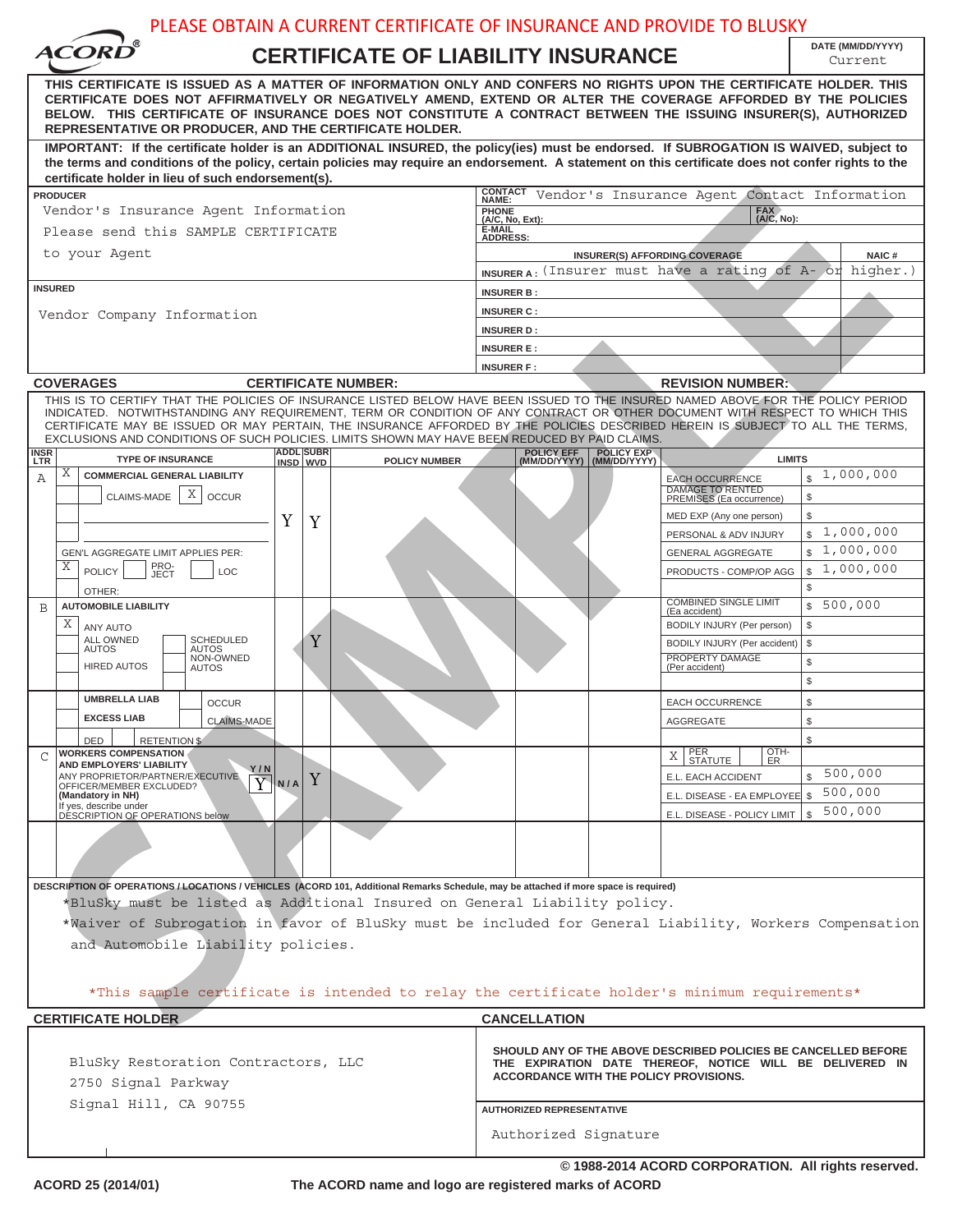

# **Insurance Endorsement - On-Going Operations**

| ubcontractor.            |                                                    |                                                                                                                                                                           |                                      |
|--------------------------|----------------------------------------------------|---------------------------------------------------------------------------------------------------------------------------------------------------------------------------|--------------------------------------|
| <b>Endorsement Title</b> |                                                    | Additional Insured - Owners, Lessees or Contractors - On-Going Operations Amendatory                                                                                      |                                      |
| Endorsement              |                                                    |                                                                                                                                                                           |                                      |
| Named Insured            | <b>Endorsement Number</b>                          |                                                                                                                                                                           |                                      |
|                          | Subcontractor Company Name, LLC                    | 017                                                                                                                                                                       |                                      |
| Policy Form              | <b>Policy Number</b>                               | <b>Policy Period</b>                                                                                                                                                      | <b>Enviant Endorsement Number</b>    |
| <b>GAPLESS</b>           | ENVP000000000                                      | 05/01/2020 to 05/01/2021                                                                                                                                                  | GAP 10 28 6/1/2016                   |
| Issued by                |                                                    |                                                                                                                                                                           | <b>Effective Date of Endorsement</b> |
|                          | Certain Underwriters at Lloyd's, London            |                                                                                                                                                                           | 05/01/2020                           |
|                          |                                                    | <b>AMENDATORY ENDORSEMENT</b>                                                                                                                                             |                                      |
|                          | <b>LIABILITY</b> the Policy is amended as follows: | Solely with respect to §I. COVERAGES, Section 1. COMMERCIAL GENERAL LIABILITY AND POLLUTION<br><b>SCHEDULE</b><br>Name of Additional Insured Person(s) or Organization(s) |                                      |
|                          | Where required by written insured contract         |                                                                                                                                                                           |                                      |

### THIS ENDORSEMENT CHANGES THE POLICY. PLEASE READ IT CAREFULLY.

## **ADDITIONAL INSURED - OWNERS, LESSEES OR CONTRACTORS - ON-GOING OPERATIONS AMENDATORY ENDORSEMENT**